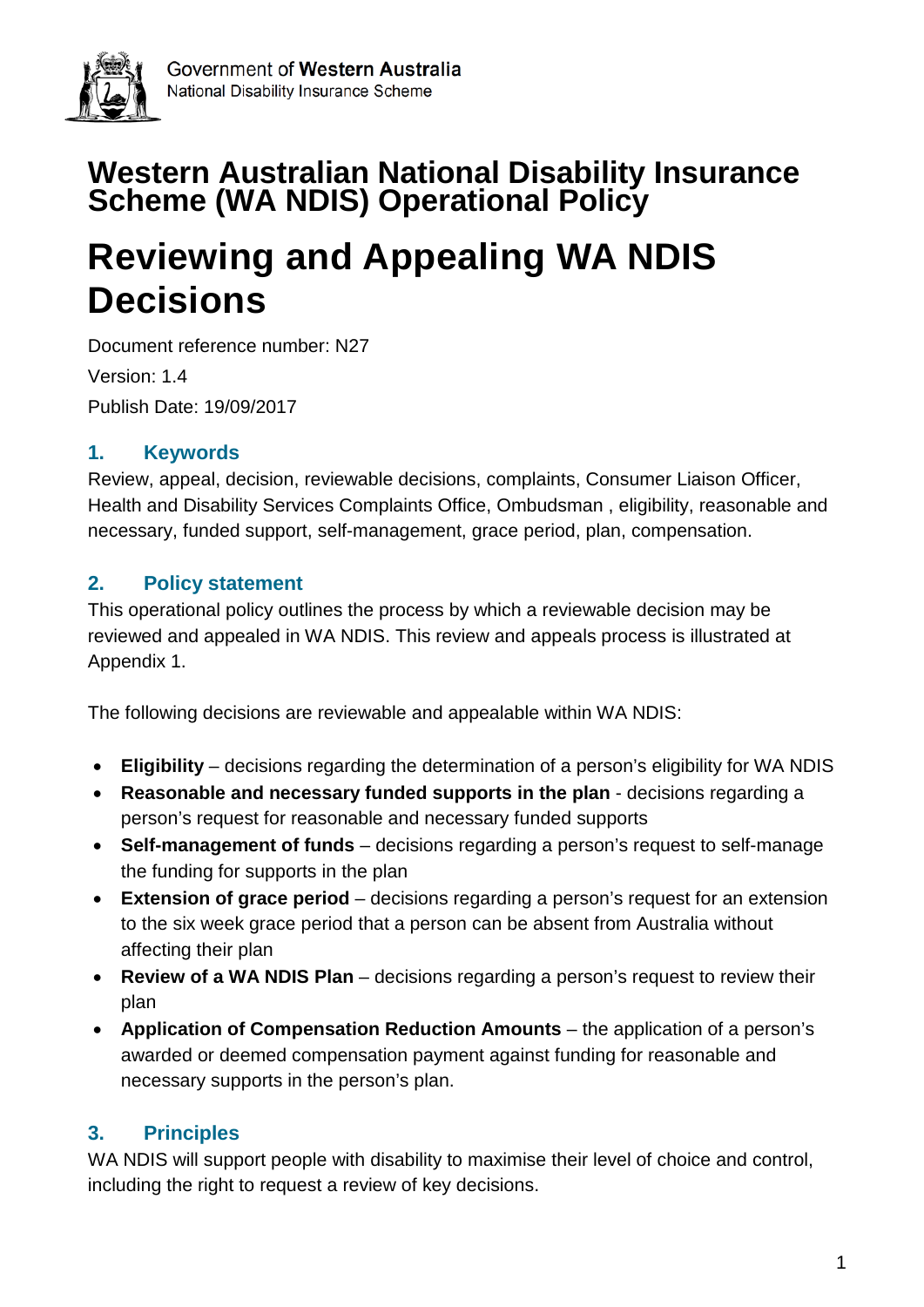People with disability, their families, and carers must be informed about the internal and external processes available to them to seek review of a reviewable decision.

People with disability can involve others to support them in the review and appeal process including appointing an independent advocate.

The principles of natural justice will apply for all parties involved in a review or appeal.

# **4. Definitions**

#### **Appeal**

An appeal is when a previous reviewable decision is reconsidered after it has been internally reviewed. The appeal is considered through the WA NDIS Appeals process, which may make a recommendation to the Assistant Director General Department of Communities (Disability Services) for final decision.

#### **Internal review of decision**

An internal review is where the reasoning for a reviewable decision and relevant policy criteria along with any new information are examined by one or more parties not involved in the original decision.

#### **Reviewable decision**

Certain key decisions made in WA NDIS are reviewable decisions and that may be reviewed and appealed through a structured review process.

### **WA NDIS Appeals Panel**

Appeals Panels are convened when a decision is appealed and progresses to the hearing stage of the process. Panels comprise at least three people, the majority of whom must be people who are not staff of the Disability Services. Panel members will be drawn from a pool of members who have expertise and knowledge of disability and appealable decision related subjects.

### **5. Implementation**

This operational policy will be implemented in WA NDIS. It outlines:

- The key decisions that are reviewable and can be formally appealed within WA NDIS.
- How a person can request a review and/or appeal of a decision.
- The stages of internal review and appeal to Disability Services' WA NDIS Appeals Panel and the Assistant Director General Disability Services.

#### **Reviewable and appealable decisions**

There are a number of decisions made in WA NDIS which are reviewable on request (as listed on page 1). Requests for a review of a decision can be made by the person with a WA NDIS plan or their representative (such as a family member or a disability advocacy organisation). The person may have a formal or informal decision maker and can also appoint someone to advocate on their behalf.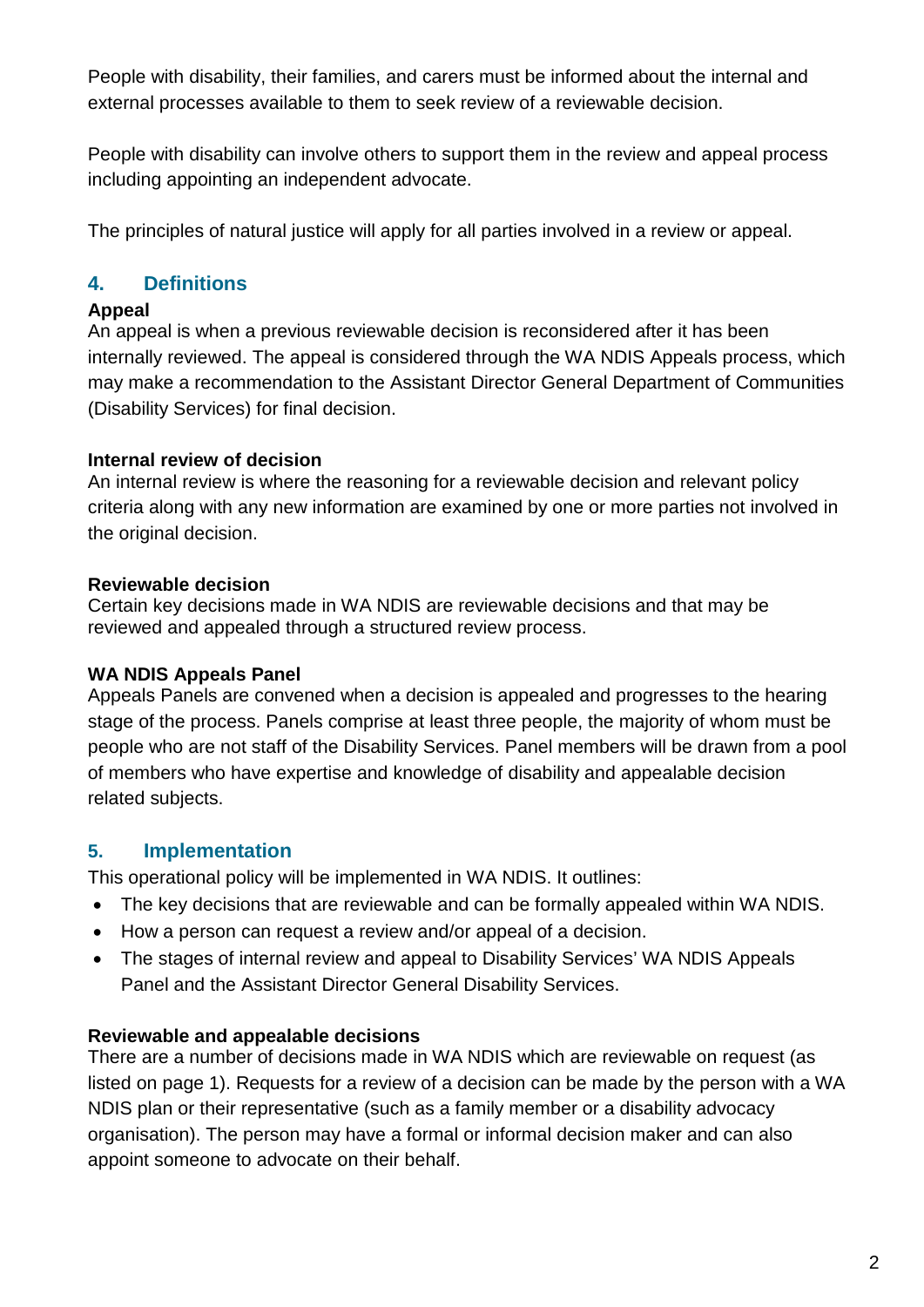#### **Review of reviewable decision**

At the time a reviewable decision is made, the person will be advised that the decision is reviewable, and how a review request can be made.

If the person wishes to request a formal review of a reviewable decision, they can tell their Local Coordinator or make a request in another way that suits them. The person will be notified in writing that a formal review process is underway. At any point in the process, a person can appoint an advocate or other person to represent them and/or support them.

Each stage of the internal review process examines the original decision, any supporting documentation and any new information which becomes available after the original decision. The original decision may be confirmed or changed following an internal review.

If the person does not agree with the outcome of the internal review process, they can appeal the decision.

#### **Original decision made**

The Local Coordinator will support the person with disability through open and transparent decision-making, and will encourage informal resolution of any concerns or differences between expectations and outcomes of decisions. The person, or their representative, is encouraged to discuss their concerns about a decision with the Local Coordinator in the first instance, especially if they feel important information was not considered, or there is new information. If the person wishes, they (or their representative) may also approach the Area Manager or another Local Coordinator to be involved in the review process.

If this process of discussion does not resolve the issue, the person may request a review of the decision. The Local Coordinator will explain the review process and how a review request can be made, and provide a copy of this policy to the person. Written advice can be provided, if requested. There is no time limit to submit an appeal.

#### **WA NDIS internal review**

If a review of a decision is requested, a Local Coordination Manager not involved in making the original decision will review the decision made and consider any supporting documentation. The Manager will give the person an update on the progress of the review as soon as possible, but no less than 10 working days after the request was made.

The Manager will confirm or change the original decision and the person will be advised of the review outcome. If the original decision is confirmed, the person can choose to accept that decision or to continue the review and appeal process. If the person wishes to continue to the review process, the Manager will advance the decision to the Executive Director, Local Operations.

Where the Executive Director Local Operations (or the Assistant Director General Disability Services) was the original decision maker, Executive Director Sector Engagement and Development will undertake the review.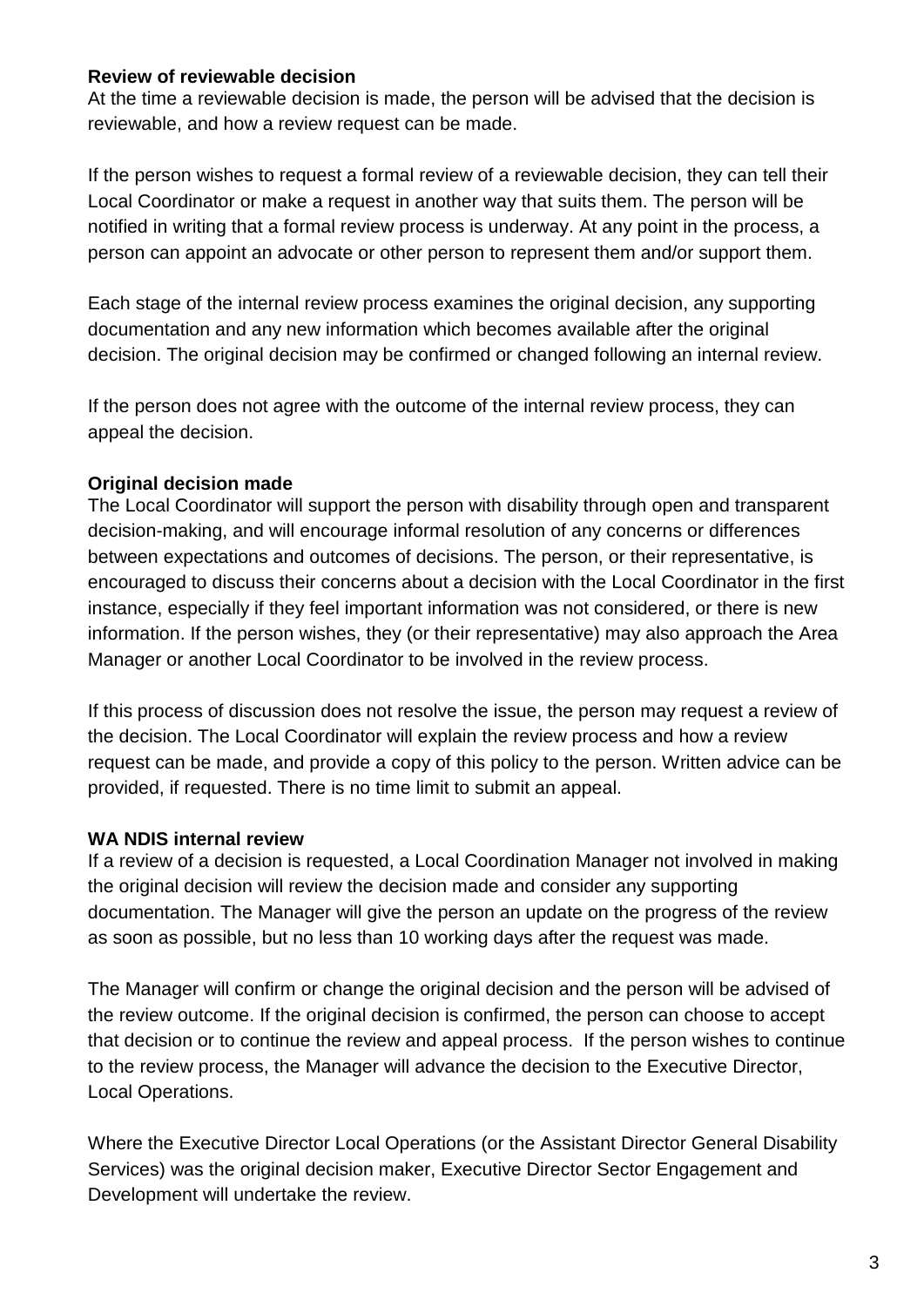The Executive Director may confirm or change the original decision, or recommend the decision be referred directly to the WA NDIS Appeals Panel.

If the person remains dissatisfied with the Executive Director's decision, the person may then appeal the decision.

#### **WA NDIS Appeals Panel**

WA NDIS appeals will progress through a two stage process: case conference and panel hearing.

The Panel Chair will convene a case conference to clarify what the appeal is about. It does not consider the merits or strength of the appeal. No decisions can be made about the outcome of the appeal at Case Conference.

The appeal will then progress to a Panel Hearing. At the Panel Hearing, the Appeals Panel will consider the facts of the appeal and interpret and apply existing WA NDIS rules and policies in the context of their own specialist knowledge. The Panel cannot make recommendations that contravene WA NDIS legislation or policies. However, Panel recommendations will inform how these policies are applied. The Panel will make recommendations to the Assistant Director General Disability Services to affirm, vary or set aside the decision being appealed and the Assistant Director General Disability Services' decision is binding upon Disability Services and the person.

The Appeals Panel will provide its recommendation and reasons to the Assistant Director General Disability Services in writing. The Assistant Director General Disability Services considers the panel's recommendation and makes a decision on the case. The decision and rationale is provided to the person in writing, as well as information about avenues for complaints about the process. The Executive Director, Local Operations and relevant staff will also be informed of the decision and rationale.

The Appeals Panel has specific Terms of Reference and operational procedures.

The members of a Panel convened to hear an appeal will have had neither previous involvement with the person to whom the appeal relates, nor any involvement in the making of the decision which is being appealed.

The person who is appealing the decision (or their representative) can provide a verbal or written submission to the Appeals Panel, or other supporting evidence as they choose.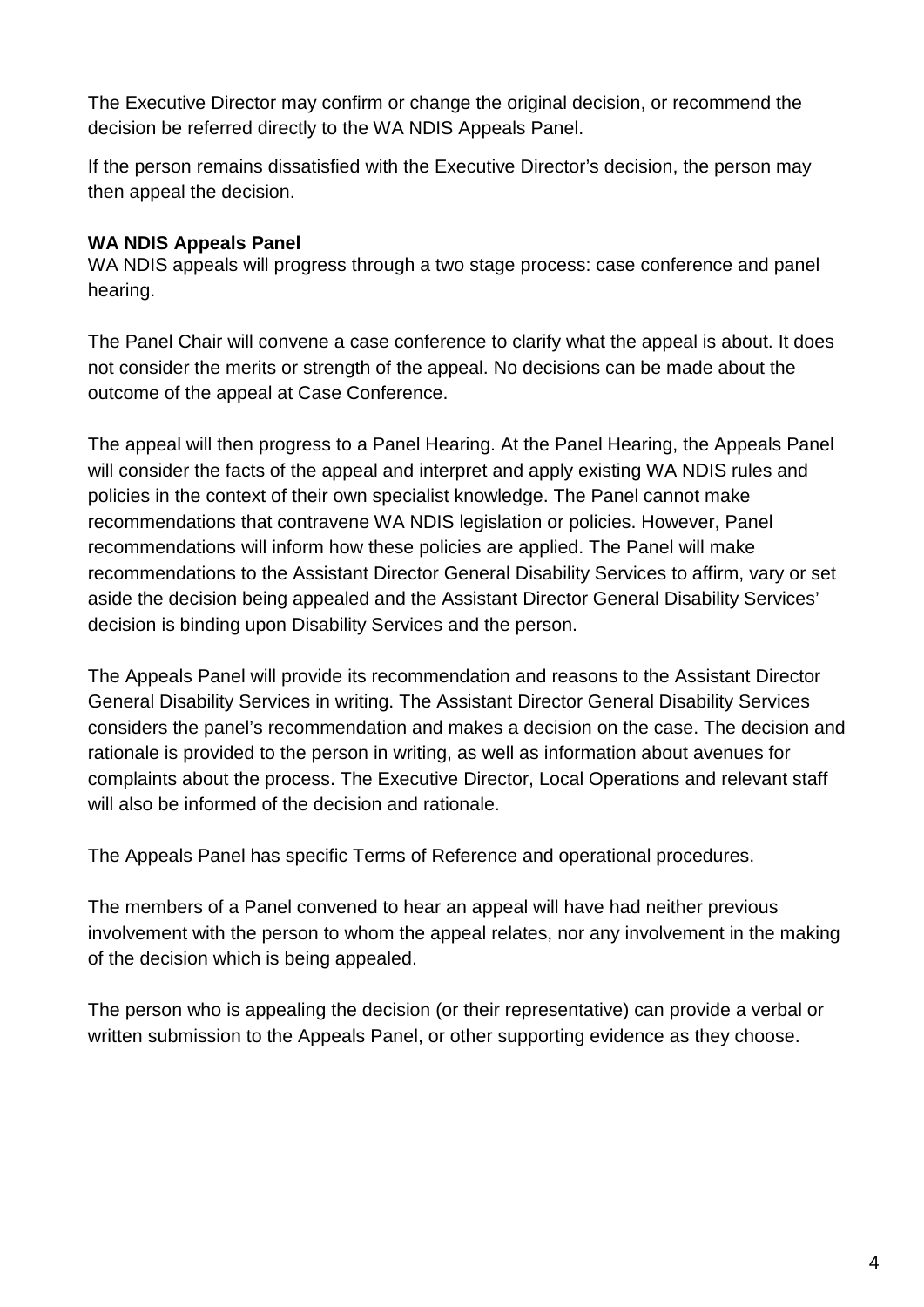#### **General complaints**

A complaint is an expression of dissatisfaction with any aspect of services provided by Disability Services and is a separate process to the review and appeal of 'reviewable decisions' within WA NDIS.

As with all services provided by Disability Services, a person with disability or their representative can lodge complaints about a service provided by WA NDIS either directly with their Local Coordinator, the Local Coordinator's manager or with Disability Services' Consumer Liaison Officer.

Disability Services' Consumer Complaints and Concerns Management Policy and Procedures are available on Disability Services' website or in hard copy on request.

If this process is unsatisfactory to the person, she or he can also make complaints at any time to external avenues. Options include the Health and Disability Services Complaints Office (an independent statutory authority offering a free service to all users of disability and health services); and the Ombudsman WA.

Complaints in regard to services provided by disability sector organisations (i.e. that are external to Disability Services) are not covered in this policy, and should in the first instance be directed to that organisation's complaints policy and processes. If the complainant feels no satisfactory outcome has been achieved then they can be referred to Health and Disability Services Complaints Office for further exploration.

#### **6. Communication**

This document will be published on Disability Services' website and intranet, and relevant employees and other stakeholders advised of its existence.

### **7. Evaluation and review**

This policy will be reviewed in 24 months or whenever required by a significant change to relevant policy, people, process, technology and/or information. Evaluation of the policy will take into account operational learning, feedback from stakeholders and relevant data.

### **8. Related documentation**

Disability Services Consumer Complaints and Concerns Management Policy and Procedure WA NDIS Operational Policies:

- Eligibility
- Funded Supports in the Plan Reasonable and Necessary
- Grace Periods
- Review of Plans
- Compensation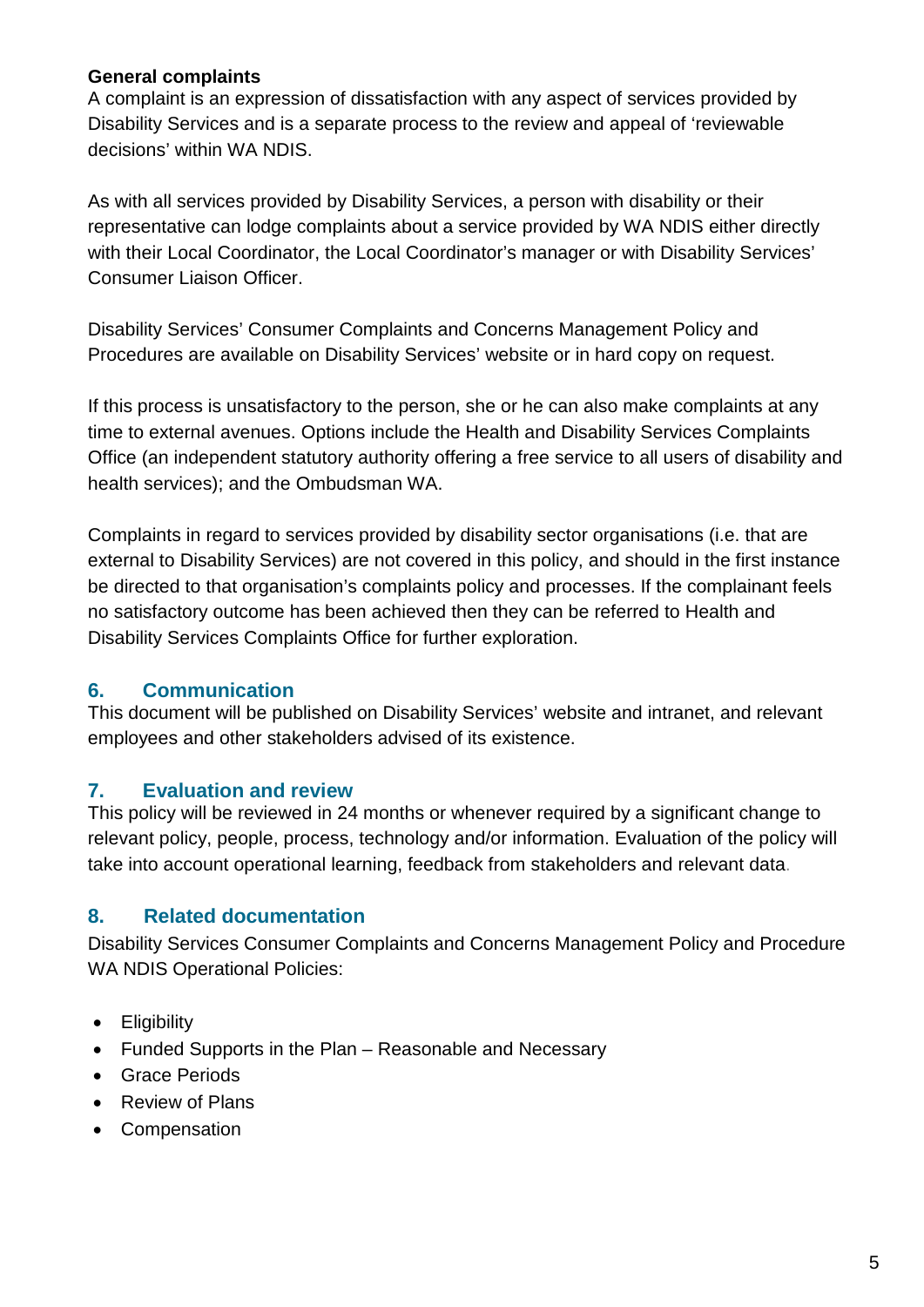#### **Original Decision Maker review**

- The Local Coordinator will encourage informal resolution of any concerns or differences between expectations and outcomes of decisions.
- The person, or their representative, is encouraged to discuss their concerns about a decision with the Local Coordinator in the first instance, especially if they feel important information was not considered, or there is new information.
- The Local Coordinator will be open and transparent about the process and rationale for the decision made.
- The Local Coordinator will notify the person when a reviewable decision is made.

If the process of discussion does not resolve the issue, the person may request a review of the decision. The Local Coordinator advances the review to the Manager for further consideration and decision, and will notify the person in writing that a formal review process is underway.



#### **Internal Review – Manager, Local Operations**

- A Manager not involved in making the original decision, reviews the decision and supporting documentation.
- The Manager confirms or changes original decision and the person advised of the outcome.
- If the original decision is confirmed, and the person wishes to continue the review process, the Manager progresses the review to the Executive Director, Local Operations for further consideration and decision.

The Manager will give the person an update on the progress of the review as soon as possible, but no more than 10 working days after the request was made.



#### **Internal Review – Executive Director, Local Operations**

• The Executive Director, Local Operations (or Executive Director Sector Engagement and Development) reviews all information related to the previous decision, confirms or changes the decision, or refers the matter directly to the WA NDIS Appeals Panel.

If the person remains dissatisfied with the decision, she or he can appeal the Executive Director's decision to the WA NDIS Appeals Panel.